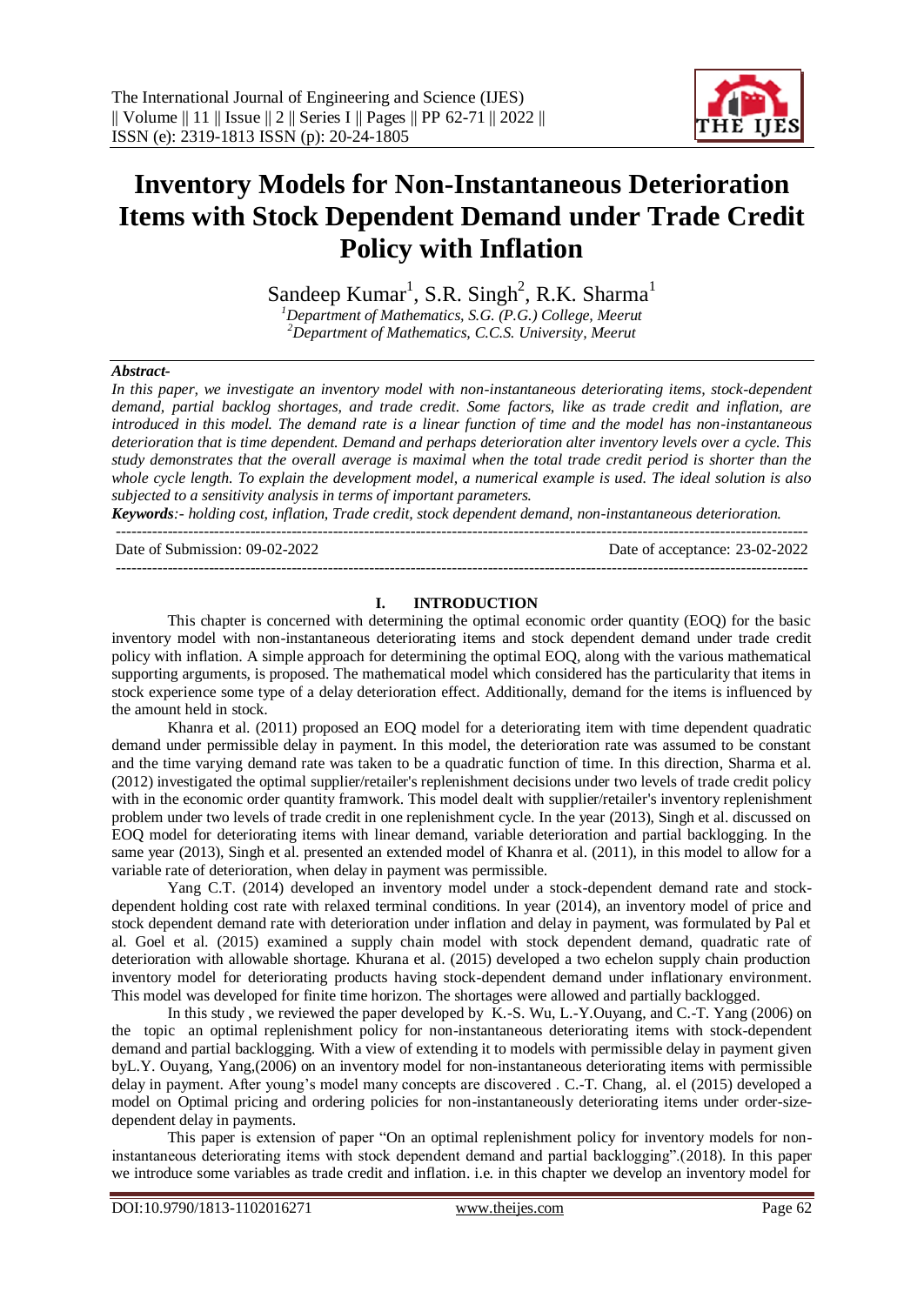Inventory models for non-instantaneous deterioration items with stock dependent demand under trade credit policy with inflation. By analyzing inventory models, a very useful inventory replenishment policy is given. After solving this model finally, we go through some numerical examples which provides solution to the theoretical concepts. Sensitivity analysis of optimal solution with respect to major parameters is also carried out.

#### **II. ASSUMPTIONS AND NOTATIONS**

This model developed under the following assumptions and notations.

(1) A single product is held in stock over an infinite planning horizon.

(2) The planning horizon is made-up of identical cycle of length T, where  $T > 0$ .

(3) The inventory level is at its maximum level at the beginning of the cycle.

(4) During a cycle the inventory level is affected by demand and possibly deterioration.

(5) Items experience deterioration once they spent at least some known time > 0 in stock.

(6) Deteriorated items are not repaired while in stock.

(7) Shortages are partially backlogged.

(8) Inflation is considered in this model with rate of inflation  $(r > 0)$ .

(9) Trade credit policy is considered with trade period  $M > 0$ .

(10) The replenishment rate is infinite.

(11) The demand rate,  $D(t)$ , at some time  $t > 0$ , is given by

$$
D(t) = \begin{cases} a + b(t), & I(t) > 0 \\ a, & I(t) \le 0 \end{cases}
$$

(12) The deterioration rate is denoted by  $\theta \geq 0$ ; the length of time of nonnegative inventory is denoted by  $\tau \ge 0$  ( $\tau \ge T$ ); the backlogging parameter  $\delta$  > 0; the holding cost  $h > 0$ ; the backlogging cost  $s > 0$ ; the opportunity cost  $\infty$  0; the unit cost  $c_2 > 0$ ; the set-up cost  $A > 0$ .

Mathematical Modelling: We considered a model starting with initial state having inventory level Q°. In this model we considered non instantaneous deterioration so, deterioration will start after the time 'γ'.

In this model we apply trade credit policy with trade period 'M'. so there is two case for this problem, whose graphical representation is given below for both cases. For first case we consider  $M \ge \tau$  and in second case we consider  $M \leq \tau$ . Shortage is allowed is in this model so, we considered that shortage occurs after time ' $\tau$ ' in both cases.

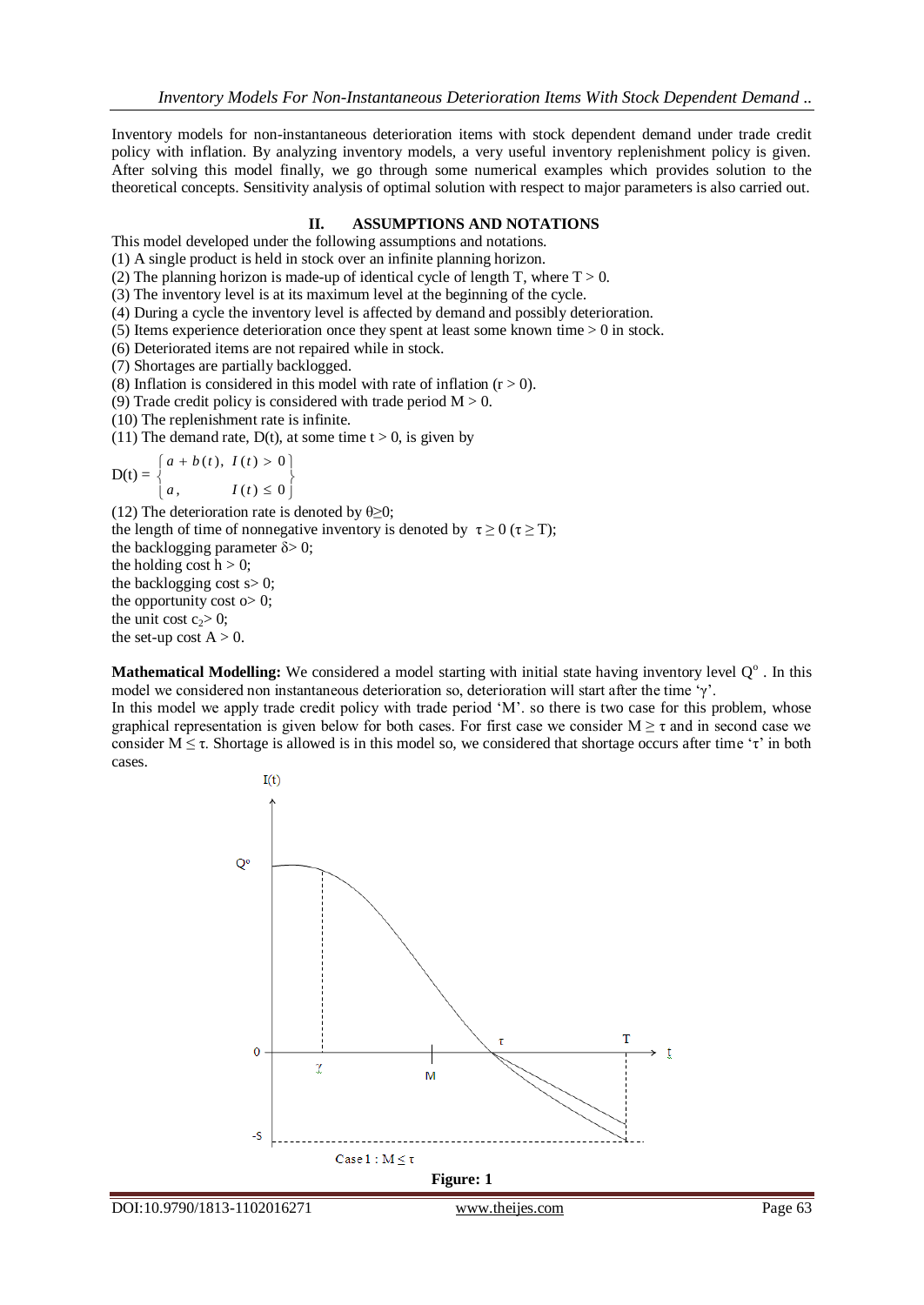

## **III. MATHEMATICAL FORMULATION**

The differential equations are given for the three duration of time in which we use initial conditions to solve the differential equations. For finding inventory level for first duration we use initial condition.  $I_1(\gamma) = I_2(\gamma)$ For finding inventory level for second duration we use initial condition.  $I_2(\tau) = 0$ For finding inventory level for third duration we use initial condition.  $I_3(\tau) = 0$ On developing and solving the given equations we get as follows. 1 1 ( ) ( ( )).............. e q u (1)...........0 m in { , } *d I t a b I t t* 2 2 ( ) ( ) ( )........... e q u ( 2 )....... m in { , } *d I t a b I t t* 3 ( ) ..................equ(3)........ 1), (2), (3).<br> $I_1(\gamma) = I_2(\gamma)$  $\frac{a}{1 + \delta (T - t)}$  $=$  =  $-\frac{1+\delta($ <br>(1), (2), (3).  $from (1), (2), (3).$  $\frac{d}{dt}$  $\frac{1}{2}$ <sup>d</sup> *d I t <sup>a</sup> t T*  $\frac{d}{dt} \left( \frac{a}{t} \right) = -\frac{a}{1 + \delta (T - t)}$ *fr o m*  $\frac{a}{1+\delta(T-t)}$ ...... using  $I_1(\gamma) = I_2(\gamma)$ <br>  $I_1(t) = \frac{a}{b} (e^{b(\gamma-t)} - 1) + \frac{a}{b+a} (e^{b(\tau-t)+\theta(\tau-\gamma)} - e^{b(\gamma-t)}) \dots \dots \dots \dots eq(4)$ ( )( ) 2 ( ) (e 1)................. (5 )  $I_3(\tau) =$ 3 1 (T t) ( ) (lo g ).............. ( 6 )  $I_2(t) = \frac{a}{b + \theta} (e^{i\theta})$ <br>w ith  $I_3(\tau) = 0$  $\frac{a}{\delta}$  (log  $\frac{1+\delta(T-t)}{1+\delta(T-\tau)}$  $\frac{a}{b}$  (e<sup>b(y-t)</sup> - 1) +  $\frac{a}{b + \theta}$  (e<sup>b(t-t)+ $\theta$ (t-y)</sup> - e<sup>b(y-t)</sup>). *I t e q u b I t e q u T*  $\theta$ )( $\tau$ - $\tau$ ) = 1  $\theta$  $\theta$ δ  $\frac{a}{\delta}$  (log  $\frac{1+\delta(T-t)}{1+\delta(T-\tau)}$ )....... ;  $I_1(\gamma) = I_2(\gamma)$ <br>=  $\frac{a}{b} (e^{b(\gamma - t)} - 1) + \frac{a}{b + \theta} (e^{b(\tau - t) + \theta(\tau - \gamma)} - e^{b(\gamma - t)}).$ b  $b + \theta$ <br>=  $\frac{a}{b + \theta} (e^{(b + \theta)(\tau - \gamma)} - 1)$ ......  $I_3(\tau) = 0$ <br>=  $\frac{a}{\sqrt{1 + \delta (T - t)}}$ ....  $+\delta(T-t)$ <br>+  $\delta(T-\tau)$ ..... **IV. COST COMPONENTS** Cost components for inventory problem are given as follows. **Set up cost =** A

**Holding cost:**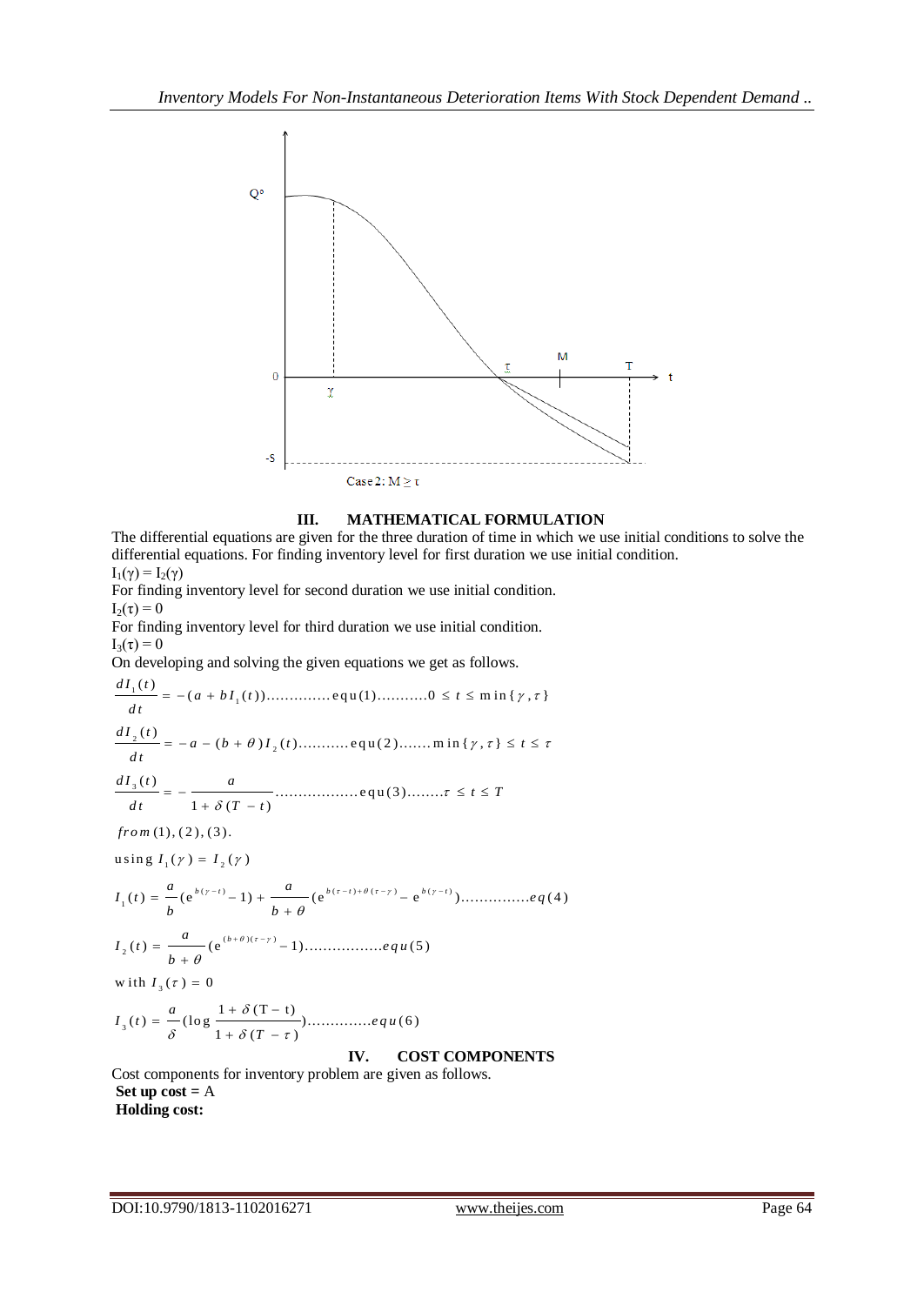However, Models For Non-Instantaneous Determination. It can be shown that the following equations are:

\n
$$
= h \int_{0}^{r} e^{-rt} I(t) dt
$$
\n
$$
= h \int_{0}^{r} I_{1}(t) e^{-rt} dt + h \int_{r}^{r} I_{2}(t) e^{-rt} dt
$$
\n
$$
= h \left[ \frac{a}{b} \left( \frac{1}{(b+r)} (e^{by} - e^{-ry}) + \frac{(e^{-ry} - 1)}{r} \right) + \left( \frac{a}{(b+\theta)(b+r)} (e^{(b+\theta)r-\theta y} - e^{-by} \right) (1 - e^{-(b+r)y}) + \frac{a}{(b+\theta)} \left( \frac{(e^{(b+\theta)r - (b+\theta+r)y} - e^{-rt})}{(b+\theta)} + \frac{(e^{-rt} - e^{-ry})}{(b+\theta)} \right) \right]
$$
\ntherefore:

\n
$$
= h \left[ \frac{a}{(b+\theta)} \left( \frac{e^{(b+\theta)r - (b+\theta+r)y} - e^{-rt}}{(b+\theta+r)} \right) + \frac{(e^{-rt} - e^{-ry})}{r} \right]
$$
\nwhere  $t$  is the same as  $t$  and  $t$  is the same as  $t$  and  $t$  are the same as  $t$  and  $t$  are the same as  $t$  and  $t$  are the same as  $t$  and  $t$  are the same as  $t$  and  $t$  are the same as  $t$  and  $t$  are the same as  $t$  and  $t$  are the same as  $t$  and  $t$  are the same as  $t$  and  $t$  are the same as  $t$  and  $t$  are the same as  $t$  and  $t$  are the same as  $t$  and  $t$  are the same as  $t$  and  $t$  are the same as  $t$  and  $t$  are the same as  $t$  and  $t$  are the same as  $t$  and  $t$  are the same as  $t$  and  $t$  are the same as  $t$  and  $t$  are the same as  $t$  and  $t$  are the same as  $t$  and  $t$  are the same as  $t$  and  $t$  are the same as  $t$  and  $t$ 

## **Deteriorating cost:**

 $\tau$ 

$$
\begin{aligned}\n\text{Deteriorating cost:} \\
&= D \int_{0}^{\tau} \theta e^{-rt} I(t) \, \mathrm{d}t \\
&= D \theta \int_{0}^{\gamma} I_{1}(t) e^{-rt} \, \mathrm{d}t + D \theta \int_{\gamma}^{t} I_{2}(t) e^{-rt} \, \mathrm{d}t \\
&= D \theta \left[ \frac{a}{b} \left( \frac{1}{(b+r)} (e^{b\gamma} - e^{-r\gamma}) + \frac{(e^{-r\gamma} - 1)}{r} \right) + \left( \frac{a}{(b+\theta)(b+r)} (e^{(b+\theta)\tau - \theta\gamma} - e^{-b\gamma}) (1 - e^{-(b+r)\gamma}) \right) \right. \\
&+ \frac{a}{(b+\theta)} \left( \frac{(e^{(b+\theta)\tau - (b+\theta+r)\gamma} - e^{-r\tau})}{(b+\theta+r)} + \frac{(e^{-r\tau} - e^{-r\gamma})}{r} \right]\n\end{aligned}
$$

**Shortage cost:**

$$
= -S \int_{\tau}^{T} \theta e^{-rt} I_{3}(t) dt
$$

$$
= -\frac{S \theta a}{\delta^{2}} \log(1 + \delta (T - \tau))
$$

**Opportunity cost:**

$$
= o \int_{\tau}^{T} (1 - \frac{1}{(1 + \delta (T - t))} D dt
$$

$$
= \frac{oa}{\delta} (\delta (T - \tau) - log(1 + \delta (T - \tau)))
$$

**Cost for trade period: Case:1** when  $(M \leq \tau)$ 

Interest pay (I.P.): The amount of money which is paid by retailer to the loan agency comes under consideration to interest pay. This is the amount which is taken by retailer, to pay supplier, from any external loan agency due to trade period is less than the time at which complete inventory sold.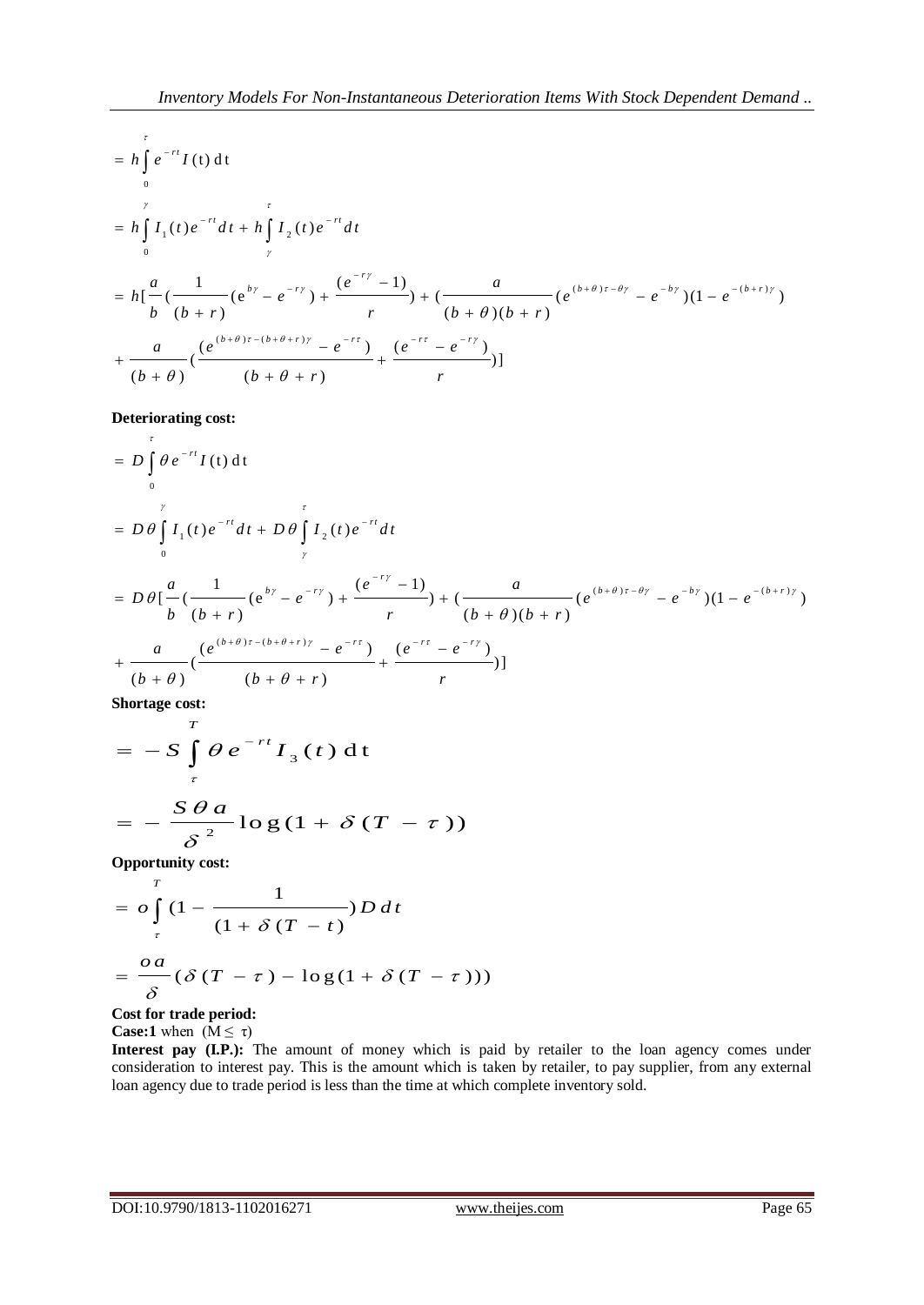$$
I.P. = ci_p \int_M I(t) dt
$$
  
= 
$$
\frac{ca i_p}{b+\theta} \left( \frac{(e^{(b+\theta)(\tau-M)}-1)}{b+\theta} + (M-\tau) \right)
$$

**Interest earn (I.E):** The amount of money which is earned by retailor on the amount of inventory which is sold, will come under this amount.

**Interest earn (i.e):** The amount of money which is earned by relation on the amount of inventory which is sold,  
\nwill come under this amount.  
\n
$$
I.E. = Pi_e \int_0^b D t dt
$$
\n
$$
= Pi_e \left[ \frac{(a-1)\gamma^2}{2} - \frac{a}{b} (\gamma + \frac{(1-e^{by})}{b}) + \frac{a}{b+\theta} (\frac{\gamma+1}{b} - e^{(b+\theta)(\tau-\gamma)} (b\gamma-1) + \frac{(e^{(b\tau+\theta(\tau-\gamma)} - e^{b\gamma})}{b^2}) + a(1+\frac{ab}{b+\theta}) \frac{(M^2-\gamma^2)}{2} - \frac{ab}{(b+\theta)^3} \left\{ (M(b+\theta)-1)e^{(b+\theta)(\tau-M)} - (\gamma(b+\theta)-1)e^{(b+\theta)(\tau-\gamma)} \right\} \right]
$$

**Case: 2** when  $(M \ge \tau)$ **Interest earn:**

Case: 2 when (M 
$$
\geq \tau
$$
)  
\nInterest pay (LP.) = 0  
\nInterest earn:  
\n
$$
I.E. = Pi_e(\int_0^{\tau} D t dt + (M - \tau) \int_0^{\tau} D dt
$$
\n
$$
= Pi_e[\frac{(a-1)\gamma^2}{2} - \frac{a}{b}(\gamma + \frac{(1-e^{by})}{b}) + \frac{a}{b+\theta}(\frac{\gamma+1}{b} - e^{(b+\theta)(\tau-\gamma)}(b\gamma-1) + \frac{(e^{(b\tau+\theta(\tau-\gamma)} - e^{by})}{b^2})
$$
\n
$$
+ a(1 + \frac{ab}{b+\theta})\frac{(\tau^2 - \gamma^2)}{2} - \frac{ab}{(b+\theta)^3} \{(\tau(b+\theta) - 1) - (\gamma(b+\theta) - 1)e^{(b+\theta)(\tau-\gamma)}\} + (M - \tau) a \tau\}
$$

## **For case: 1**

# **V. TOTAL COST FOR THE GIVEN MODEL**

**T.C1. =** Set up cost + Holding cost + Deteriorating cost + opportunity cost + Shortage cost + Interest pay – Interest earn. st + Holding cost + Deterioratin<br>  $\frac{1}{(e^{b\gamma} - e^{-r\gamma}) + \frac{(e^{-r\gamma} - 1)}{r}}$ *a* t up cost + Holding cost + Deteriorating cost + oppor<br> *a*  $\frac{a}{a}$   $\left(\frac{1}{a}\right)$   $\left(e^{bx} - e^{-ry}\right) + \frac{(e^{-ry} - 1)}{a}$  +  $\left(\frac{a}{a}\right)$ 

**T.C<sub>1</sub>** = Set up cost + Holding cost + Determining cost + opportunity cost + Shortage cost + Interest pay –  
\nInterest earn.  
\n
$$
= A + h \left[ \frac{a}{b} \left( \frac{1}{(b+r)} (e^{b\gamma} - e^{-r\gamma}) + \frac{(e^{-r\gamma} - 1)}{r} \right) + \left( \frac{a}{(b+\theta)(b+r)} (e^{(b+\theta)r-\theta\gamma} - e^{-b\gamma}) (1 - e^{-(b+r)\gamma}) \right) + \frac{a}{(b+\theta)} \left( \frac{(e^{(b+\theta)r-(b+\theta+r)\gamma} - e^{-r\gamma})}{(b+\theta)} + \frac{(e^{-r\gamma} - e^{-r\gamma})}{(b+\theta+r)} \right) \right]
$$

$$
(b + b) \qquad (b + b + r)
$$
\n
$$
+ D \theta \left[ \frac{a}{b} \left( \frac{1}{(b+r)} (e^{b\gamma} - e^{-r\gamma}) + \frac{(e^{-r\gamma} - 1)}{r} \right) + \left( \frac{a}{(b+\theta)(b+r)} (e^{(b+\theta)\tau - \theta\gamma} - e^{-b\gamma}) (1 - e^{-(b+r)\gamma}) \right) + \frac{a}{(b+\theta)} \left( \frac{(e^{(b+\theta)\tau - (b+\theta+r)\gamma} - e^{-r\tau})}{(b+\theta)} + \frac{(e^{-r\tau} - e^{-r\gamma})}{r} \right) \right]
$$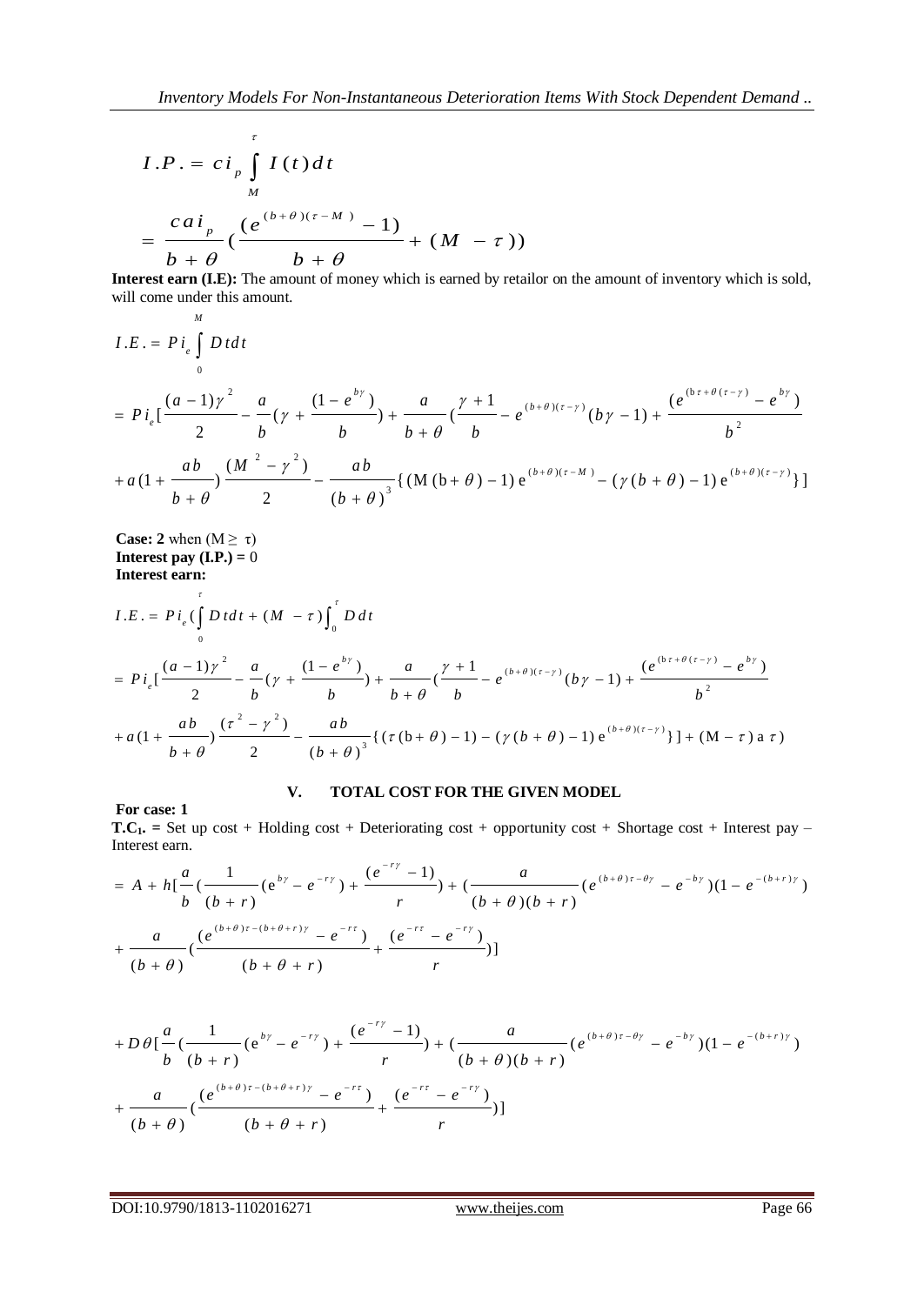$$
-\frac{S \theta a}{\delta^{2}} \log (1 + \delta (T - \tau))
$$
  
+  $\frac{oa}{\delta} (\delta (T - \tau) - \log (1 + \delta (T - \tau)))$   
+  $\frac{ca^{i}{}_{p}}{b + \theta} (\frac{(e^{(b + \theta)(\tau - M)} - 1)}{b + \theta} + (M - \tau))$   
-  $Pi_{e} \left[\frac{(a - 1)\gamma^{2}}{2} - \frac{a}{b} (\gamma + \frac{(1 - e^{b\gamma})}{b}) + \frac{a}{b + \theta} (\frac{\gamma + 1}{b} - e^{(b + \theta)(\tau - \gamma)} (b\gamma - 1) + \frac{(e^{(b\tau + \theta(\tau - \gamma)} - e^{b\gamma})}{b^{2}}\right]$   
+  $a(1 + \frac{ab}{b + \theta}) \frac{(M^{2} - \gamma^{2})}{2} - \frac{ab}{(b + \theta)^{3}} \{ (M (b + \theta) - 1) e^{(b + \theta)(\tau - M)} - (\gamma (b + \theta) - 1) e^{(b + \theta)(\tau - \gamma)} \} ]$ 

**Case: 2**

**T.C2. =** Set up cost + Holding cost + Deteriorating cost + opportunity cost + Shortage cost – Interest earn.

Case: 2  
\n**T.C<sub>2</sub>** = Set up cost + Holding cost + Determining cost + opportunity cost + Shortage cost - Interest earn.  
\n
$$
= A + h \left[ \frac{a}{b} \left( \frac{1}{(b+r)} (e^{b\gamma} - e^{-r\gamma}) + \frac{(e^{-r\gamma} - 1)}{r} \right) + \left( \frac{a}{(b+\theta)(b+r)} (e^{(b+\theta)r-\theta\gamma} - e^{-b\gamma}) (1 - e^{-(b+r)\gamma}) + \frac{a}{(b+\theta)} \left( \frac{(e^{(b+\theta)r-(b+\theta+r)\gamma} - e^{-r\gamma})}{(b+\theta)} + \frac{(e^{-r\gamma} - e^{-r\gamma})}{(b+\theta+r)} \right) \right]
$$

$$
(b + b) \t\t (b + b + r)
$$
\n
$$
+D\theta \left[ \frac{a}{b} \left( \frac{1}{(b+r)} (e^{b\gamma} - e^{-r\gamma}) + \frac{(e^{-r\gamma} - 1)}{r} \right) + \left( \frac{a}{(b+\theta)(b+r)} (e^{(b+\theta)r-\theta\gamma} - e^{-b\gamma} \right) (1 - e^{-(b+r)\gamma}) + \frac{a}{(b+\theta)} \left( \frac{(e^{(b+\theta)r-(b+\theta+r)\gamma} - e^{-r\gamma})}{(b+\theta)} + \frac{(e^{-r\gamma} - e^{-r\gamma})}{r} \right) \right]
$$
\n
$$
- \frac{S\theta a}{\delta^2} \log (1 + S(T - \tau))
$$
\n
$$
+ \frac{oa}{\delta} (\delta (T - \tau) - \log (1 + \delta (T - \tau)))
$$
\n
$$
-P_{\ell_{\varepsilon}} \left[ \frac{(a-1)\gamma^2}{2} - \frac{a}{b} (\gamma + \frac{(1-e^{b\gamma})}{b} + \frac{a}{b+\theta} (\frac{\gamma+1}{b} - e^{(b+\theta)(r-\gamma)}(b\gamma-1) + \frac{(e^{(b\gamma+\theta(r-\gamma)} - e^{b\gamma})}{b^2}) + a(1 + \frac{ab}{b+\theta} (\frac{(r^2-\gamma^2)}{2} - \frac{ab}{(b+\theta)^3} \{ (\tau(b+\theta)-1) - (\gamma(b+\theta)-1) e^{(b+\theta)(r-\gamma)} \} ] + (M - \tau) a \tau)
$$

DOI:10.9790/1813-1102016271 www.theijes.com Page 67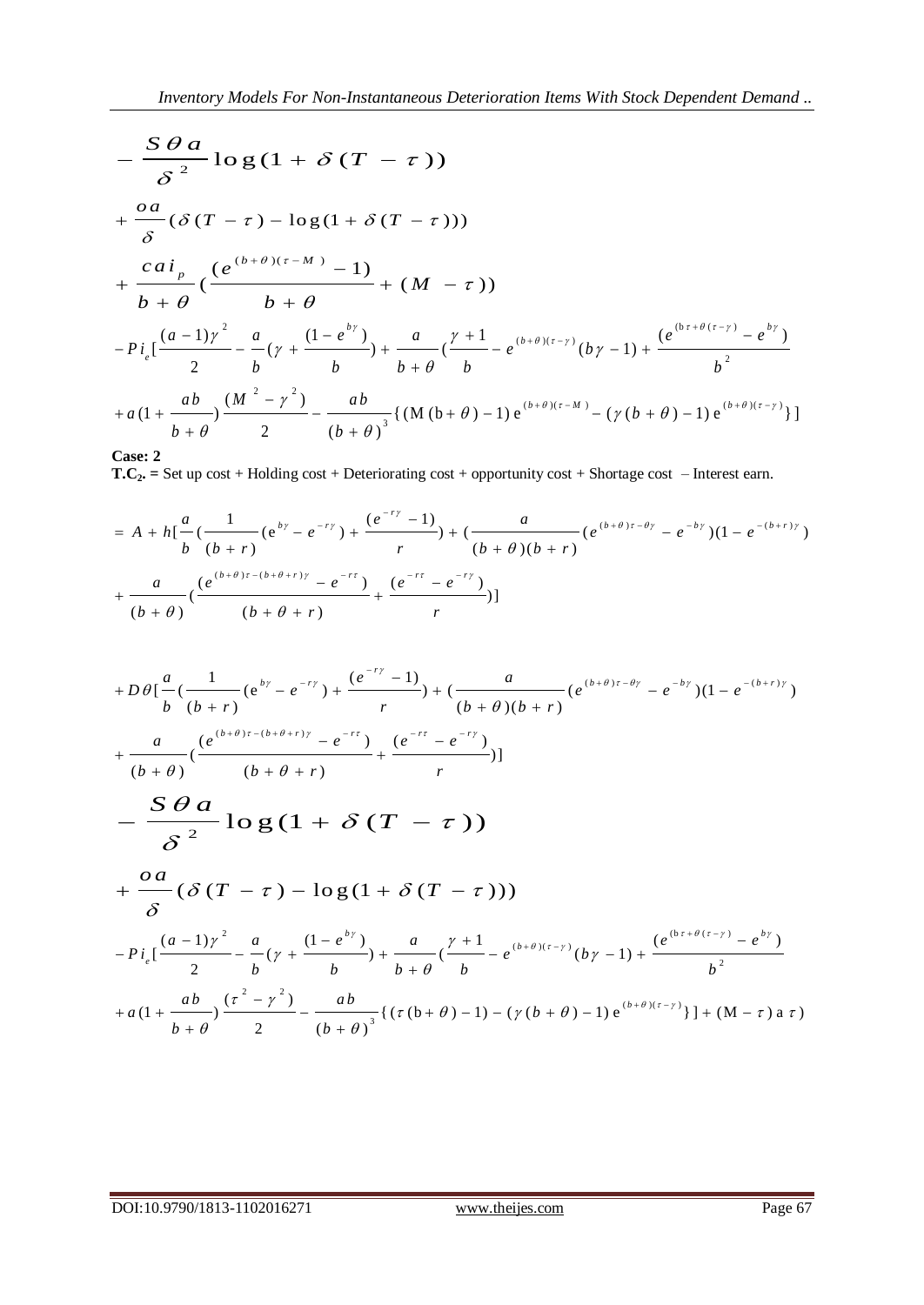**EXECUTE: 1**( A.P<sub>1</sub>)  
\nFor case: **1**( A.P<sub>1</sub>)  
\n
$$
= \frac{1}{T} [A + h\{\frac{a}{b}(\frac{1}{(b+r)}(e^{by} - e^{-ry}) + \frac{(e^{-ry} - 1)}{r}) + (\frac{a}{(b+\theta)(b+r)}(e^{(b+\theta)r-\theta r} - e^{-by})(1 - e^{-(b+r)y})
$$
\n
$$
+ \frac{a}{(b+\theta)}(\frac{(e^{(b+\theta)r-(b+\theta+r)y} - e^{-rt})}{(b+\theta+r)} + \frac{(e^{-rt} - e^{-ry})}{r})]
$$

$$
(b+0) \qquad (b+0+1) \qquad r
$$
\n
$$
+D\theta \left[ \frac{a}{b} \left( \frac{1}{b+r} \left( e^{bz} - e^{-ry} \right) + \frac{(e^{-ry} - 1)}{r} \right) + \left( \frac{a}{(b+\theta)(b+r)} \left( e^{(b+\theta)r - \theta r} - e^{-by} \right) \left( 1 - e^{-(b+ry)} \right) \right) \right]
$$
\n
$$
+ \frac{a}{(b+\theta)} \left( \frac{(e^{(b+\theta)r - (b+\theta+r)y} - e^{-rr})}{(b+\theta+r)} + \frac{(e^{-rr} - e^{-ry})}{r} \right)
$$
\n
$$
- \frac{S\theta a}{\delta^2} \log (1 + \delta (T - \tau))
$$
\n
$$
+ \frac{oa}{\delta} (\delta (T - \tau) - \log (1 + \delta (T - \tau)))
$$
\n
$$
+ \frac{ca}{b+\theta} \left( \frac{(e^{(b+\theta)(\tau-M)} - 1)}{b+\theta} + (M - \tau) \right)
$$
\n
$$
-Pi_{\epsilon} \left[ \frac{(a-1)\gamma^2}{2} - \frac{a}{b} (\gamma + \frac{(1-e^{ky})}{b}) + \frac{a}{b+\theta} \left( \frac{\gamma+1}{b} - e^{(b+\theta)(\tau-\gamma)} (b\gamma-1) + \frac{(e^{(b+\theta)(\tau-\gamma)} - e^{by})}{b^2} \right) \right]
$$
\n
$$
+a(1+\frac{ab}{b+\theta}) \frac{(M^2-\gamma^2)}{2} - \frac{ab}{(b+\theta)^3} \{ (M(b+\theta)-1) e^{(b+\theta)(\tau-M)} - (\gamma(b+\theta)-1) e^{(b+\theta)(\tau-\gamma)} \} ]
$$
\n
$$
Case: 2 (A.P_2)
$$
\n
$$
= \frac{1}{T} [A+h] \frac{a}{b} \left( \frac{1}{b+r} (e^{bz} - e^{-ry}) + \frac{(e^{-ry} - 1)}{r} \right) + \frac{a}{(b+\theta)(b+r)} (e^{(b+\theta)(\tau-\theta)} - e^{-by}) (1 - e^{-(b+r)y})
$$

$$
= \frac{1}{T} [A + h \{ \frac{a}{b} \left( \frac{1}{(b+r)} (e^{b\gamma} - e^{-r\gamma}) + \frac{(e^{-r\gamma} - 1)}{r} \right) + \left( \frac{a}{(b+\theta)(b+r)} (e^{(b+\theta)r-\theta\gamma} - e^{-b\gamma}) (1 - e^{-(b+r)\gamma}) + \frac{a}{(b+\theta)} \left( \frac{(e^{(b+\theta)r-(b+\theta+r)\gamma} - e^{-r\gamma})}{(b+\theta)} + \frac{(e^{-r\gamma} - e^{-r\gamma})}{r} \right) ]
$$

$$
(b + b) \qquad (b + b + r)
$$
\n
$$
+ D \theta \left[ \frac{a}{b} \left( \frac{1}{(b+r)} (e^{b\gamma} - e^{-r\gamma}) + \frac{(e^{-r\gamma} - 1)}{r} \right) + \left( \frac{a}{(b+\theta)(b+r)} (e^{(b+\theta)r-\theta\gamma} - e^{-b\gamma}) (1 - e^{-(b+r)\gamma}) \right) + \frac{a}{(b+\theta)} \left( \frac{(e^{(b+\theta)r-(b+\theta+r)\gamma} - e^{-r\gamma})}{(b+\theta)} + \frac{(e^{-r\tau} - e^{-r\gamma})}{r} \right) \right]
$$
\n
$$
- \frac{S \theta a}{\delta^2} \log (1 + S (T - \tau))
$$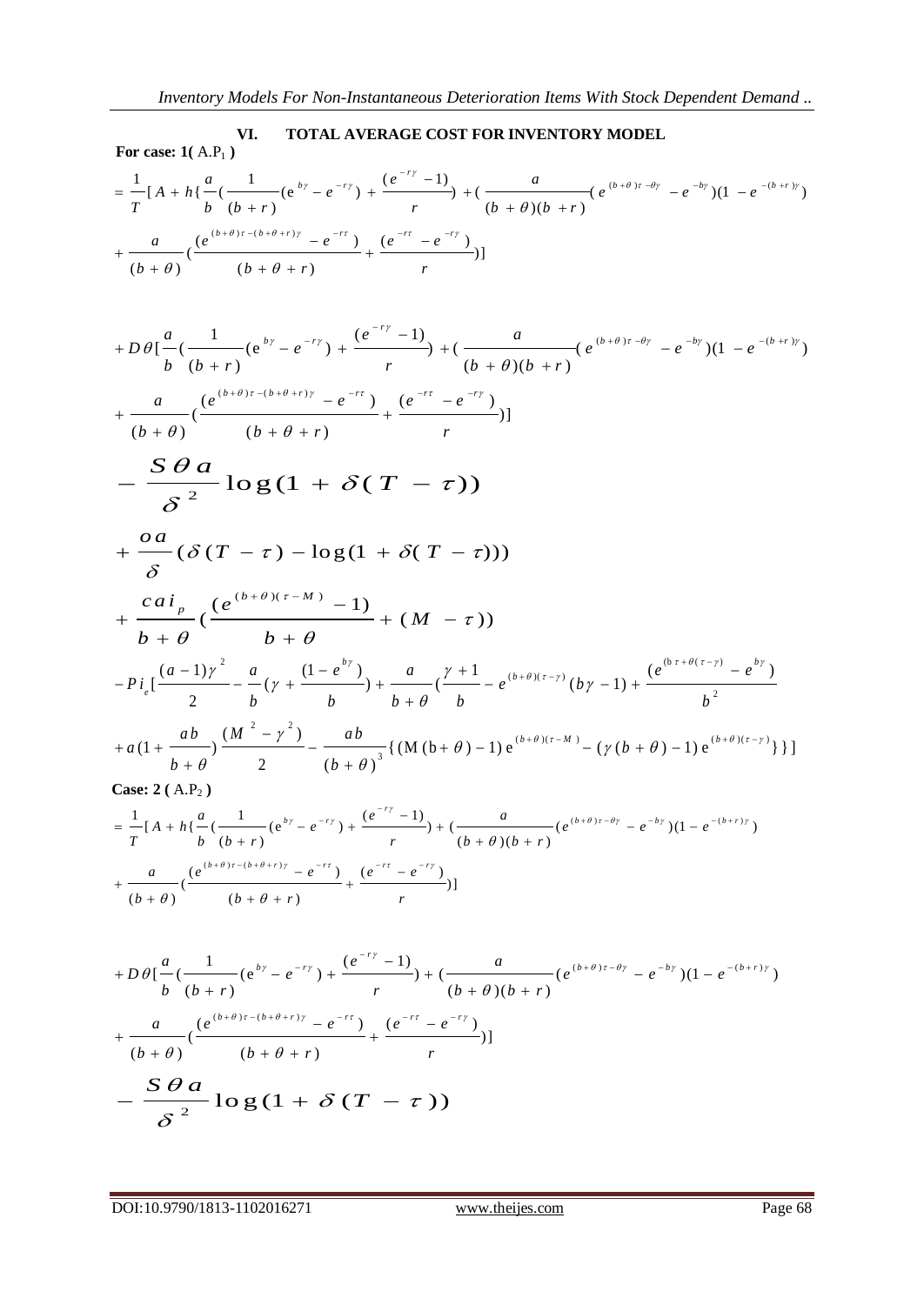$$
+\frac{oa}{\delta}(\delta(T-\tau)-\log(1+\delta(T-\tau)))
$$
\n
$$
-\frac{Pi}{\delta}\left[\frac{(a-1)\gamma^2}{2}-\frac{a}{b}(\gamma+\frac{(1-e^{by})}{b})+\frac{a}{b+\theta}\left(\frac{\gamma+1}{b}-e^{(b+\theta)(\tau-\gamma)}(b\gamma-1)+\frac{(e^{(b\tau+\theta(\tau-\gamma)}-e^{by})}{b^2}\right)\right]
$$
\n
$$
+a(1+\frac{ab}{b+\theta})\frac{(\tau^2-\gamma^2)}{2}-\frac{ab}{(b+\theta)^3}\{(\tau(b+\theta)-1)-(\gamma(b+\theta)-1)e^{(b+\theta)(\tau-\gamma)}\}]+(M-\tau)a\tau\}
$$

#### **VII. NUMERICAL EXAMPLES**

#### **Example:1**

The above given result are illustrated through the numerical examples. To illustrate the model we consider the following input data.

 $A = 260$ ,  $h = 0.75$ ,  $d = 1.56$ ,  $s = 1.5$ ,  $a = 1$ ,  $b = 0.1$ ,  $r = 0.15$ ,  $c = 1.8$ ,  $p = 1.5$ ,  $\delta = 0.85$ ,  $\theta = 0.29$ ,  $\gamma = 0.4033$ ,  $i_p = 0.4033$ ,  $i_p = 0.4033$ 8, ie**=** 0.9,

**Ans**: Applying solution process for case '1'. we get following results

A.P<sub>1</sub> = 41.3744, M = 0.0423810,  $\tau$  = 1.3341044

#### **Example: 2**

The above given result are illustrated through the numerical examples. To illustrate the model we consider the following input data.

 $A = 350$ ,  $h = 0.75$ ,  $d = 1.56$ ,  $s = 1.5$ ,  $a = 1$ ,  $b = 0.1$ ,  $r = 0.15$ ,  $c = 1.8$ ,  $p = 1.5$ ,  $\delta = 0.85$ ,  $\theta = 0.29$ ,  $\gamma = 0.4033$ ,  $i_p = 0.4033$ ,  $i_p = 0.4033$ 8, ie**=** 0.9,

**Ans**: Applying solution process for case '2'. we get following results A.P<sub>2</sub> = 8.32776, M = 1.98228,  $\tau$  = 1.91413

Behavior of optimum cost function:

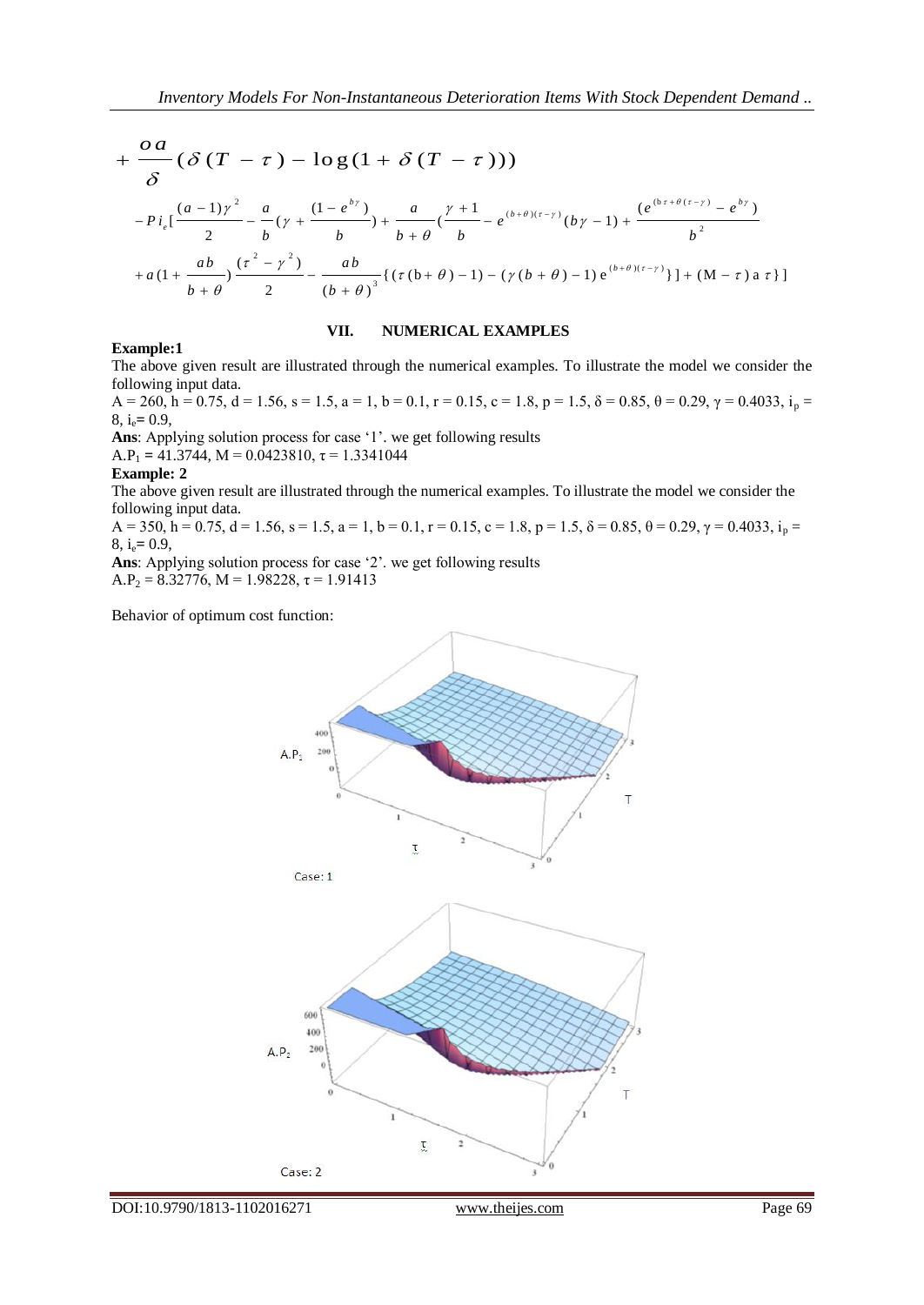| Parameters  | % value | М        | τ       | AP <sub>1</sub>  |
|-------------|---------|----------|---------|------------------|
|             | $-20%$  | 0.16150  | 2.4630  | $-28.128$        |
|             | $-10%$  | 0.16151  | 2.4631  | $-41.032$        |
| a           | 0%      | 0.04237  | 1.3341  | 41.374           |
|             | 10%     | 0.04237  | 1.3341  | 27.638           |
|             | 20%     | 0.04238  | 1.3342  | 13.902           |
| b           | $-20%$  | 0.042381 | 1.3342  | $-27.1721$       |
|             | $-10%$  | 0.042381 | 1.3342  | 12.4571          |
|             | 0%      | 0.042381 | 1.3341  | 41.3744          |
|             | 10%     | 0.161557 | 2.4631  | $-31.664$        |
|             | 20%     | 0.11933  | 8.1258  | $-352.676$       |
| h           | $-20%$  | 0.04231  | 1.33411 | 41.274           |
|             | $-10%$  | 0.04232  | 1.33412 | 41.324           |
|             | 0%      | 0.04231  | 1.33410 | 41.374           |
|             | 10%     | 0.16150  | 2.46310 | $-53.854$        |
|             | 20%     | 0.16151  | 2.46312 | $-53.772$        |
|             | $-20%$  | 0.04231  | 1.3341  | 41.314           |
| d           | $-10%$  | 0.04232  | 1.3340  | 41.344           |
|             | 0%      | 0.04231  | 1.3341  | 41.374           |
|             | 10%     |          | 2.4639  | $-53.886$        |
|             |         | 0.16554  |         |                  |
| s           | 20%     | 0.16551  | 2.4637  | $-53.837$        |
|             | $-20%$  | 0.04231  | 1.33410 | 41.3764          |
|             | $-10%$  | 0.04232  | 1.33412 | 41.3805          |
|             | 0%      | 0.04233  | 1.33415 | 41.3744          |
|             | 10%     | 0.16151  | 2.46301 | -53.9463         |
|             | 20%     | 0.16152  | 2.46302 | $-53.9570$       |
| $\mathbf 0$ | $-20%$  | 0.04231  | 1.33415 | 41.36641         |
|             | $-10%$  | 0.04232  | 1.33412 | 41.37042         |
|             | 0%      | 0.04231  | 1.33412 | 41.37410         |
|             | 10%     | 0.16150  | 2.46302 | -53.8558         |
|             | 20%     | 0.16153  | 2.46302 | $-53.7760$       |
| δ           | $-20%$  | 0.04231  | 1.33415 | 41.3562          |
|             | $-10%$  | 0.04231  | 1.33412 | 41.3659          |
|             | $0\%$   | 0.04231  | 1.33413 | 41.3744          |
|             | 10%     | 0.16153  | 2.46302 | $-53.8651$       |
|             | 20%     | 0.16154  | 2.46302 | $-53.8075$       |
| $\theta$    | $-20%$  | 0.04232  | 1.33414 | 36.489           |
|             | $-10%$  | 0.04233  | 1.33412 | 39.297           |
|             | 0%      | 0.04231  | 1.33413 | 41.374           |
|             | 10%     | 0.16150  | 2.46303 | $-56.665$        |
|             | 20%     | 0.16153  | 2.46302 | $-60.898$        |
| γ           | $-20%$  | 0.04235  | 1.33415 | 31.716           |
|             | $-10%$  | 0.04232  | 1.33412 |                  |
|             | 0%      | 0.04231  | 1.33412 | 36.041<br>41.374 |
|             | 10%     | 0.16153  | 2.46303 | $-51.192$        |
|             | 20%     | 0.16153  | 2.46302 | $-48.478$        |
|             | $-20%$  | 0.16152  | 2.46311 |                  |
|             |         |          |         | $-53.906$        |
|             | $-10%$  | 0.16151  | 2.46312 | $-53.921$        |
| r           | 0%      | 0.04233  | 1.33417 | 41.374           |
|             | 10%     | 0.04232  | 1.33412 | 41.369           |
|             | 20%     | 0.04230  | 1.33413 | 41.364           |

#### **VIII. SENSITIVITY ANALYSIS Table : 1 Sensitivity analysis for parameters are as shown below-**

## **Observations**

1. We remarked from table (1) that with the increases in demand rate parameter (a) results increases narrowly in length of time  $(\tau)$ , trade period (M) and decreases in total average cost AP<sub>1</sub>. One sensitive point are located in table, in this point values of length of time  $(\tau)$ , trade period (M) are decrease hastily and the value of total average cost increases extremely. The table has same behaviour above and below from this sensitive point. That is, change in demand rate parameter (a) will cause positive change in length of time  $(\tau)$ , trade period (M) and negative change in total average cost  $(AP<sub>1</sub>)$ , except the sensitive point.

2. It is clearly visible from table (1) that with the increment in backlogging cost (s), length of time  $(τ)$ , trade period (M) and total average cost increases barely. Deportment of the table are similar upward and